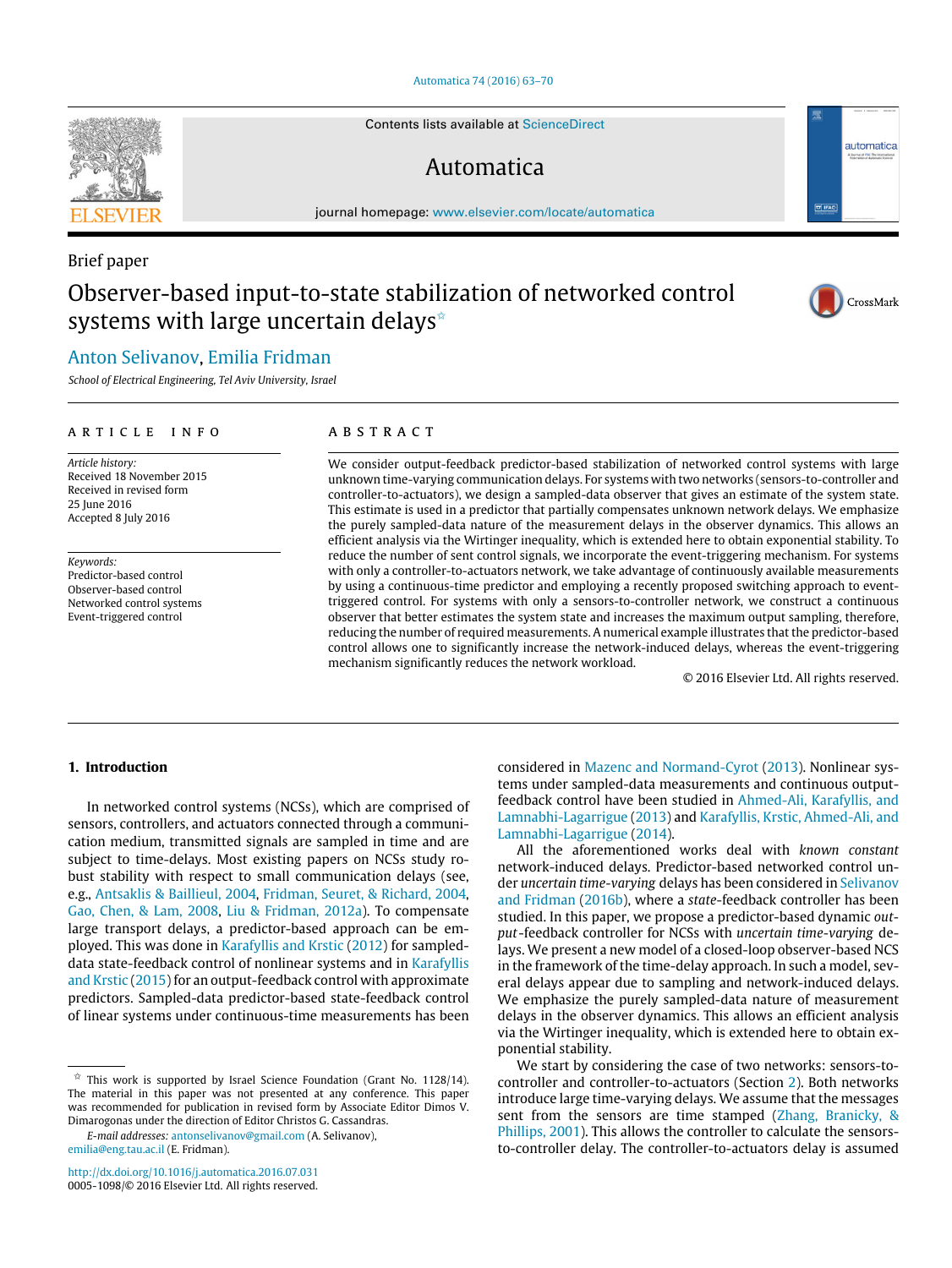<span id="page-1-3"></span>

**Fig. 1.** NCS with two networks.

to be unknown but belongs to a known delay interval. We design an observer that is calculated on the controller side and gives an estimate of the system state. This estimate is used in a predictor, which partially compensates both delays. To reduce the workload of the controller-to-actuators network, we incorporate the eventtriggering mechanism [\(Tabuada,](#page-7-13) [2007\)](#page-7-13).

In Section [3,](#page-3-0) we proceed to NCSs with continuous measurements and controller-to-actuators networks, where we demonstrate that a recently proposed switching approach to event-triggered control [\(Selivanov & Fridman, 2016a\)](#page-7-14) takes advantage of continuously available measurements and further reduces the number of sent control signals. For the case of continuous control and sampled measurements, we construct a continuous observer that better estimates the system state and increases the maximum output sampling, therefore, reducing the number of required measurements (Section [4\)](#page-4-0). All the results are demonstrated in Section [5](#page-4-1) by an example borrowed from [Zhang](#page-7-12) [et al.](#page-7-12) [\(2001\)](#page-7-12).

First, we present an extension of the Wirtinger inequality [\(Liu,](#page-7-15) [Suplin,](#page-7-15) [&](#page-7-15) [Fridman,](#page-7-15) [2010,](#page-7-15) Lemma 3.1).

<span id="page-1-2"></span>**Lemma 1** (*Wirtinger Inequality*). Let  $a, b, \alpha \in \mathbb{R}, 0 \leq W \in \mathbb{R}^{n \times n}$ ,  $\int f : [a, b] \rightarrow \mathbb{R}^n$  be an absolutely continuous function with a *square integrable first derivative such that*  $f(a) = 0$  *or*  $f(b) = 0$ *. Then*

$$
\int_a^b e^{2\alpha t} f^T(t)Wf(t) dt
$$
  
\n
$$
\leq e^{2|\alpha| (b-a)} \frac{4(b-a)^2}{\pi^2} \int_a^b e^{2\alpha t} f^T(t)Wf(t) dt.
$$

**Proof** is based on an idea from [Gelig](#page-7-16) [and](#page-7-16) [Churilov](#page-7-16) [\(1998,](#page-7-16) Lemma A.18). If  $\alpha \geq 0$ , we have

$$
\int_{a}^{b} e^{2\alpha t} f^{T}(t)Wf(t) dt \le e^{2\alpha b} \int_{a}^{b} f^{T}(t)Wf(t) dt
$$
  
\n
$$
\le e^{2\alpha b} \frac{4(b-a)^{2}}{\pi^{2}} \int_{a}^{b} f^{T}(t)Wf(t) dt
$$
  
\n
$$
\le e^{2|\alpha|(b-a)} \frac{4(b-a)^{2}}{\pi^{2}} \int_{a}^{b} e^{2\alpha t} f^{T}(t)Wf(t) dt,
$$
 (1)

where the second inequality follows from [Liu](#page-7-15) [et al.](#page-7-15) [\(2010,](#page-7-15) Lemma 3.1). If  $\alpha \, < \, 0$ , the proof is similar but  $e^{2\alpha b}$  should be replaced by  $e^{2\alpha a}$  after the first and second inequalities in [\(1\).](#page-1-1)  $\Box$ 

If  $\alpha = 0$ , [Lemma 1](#page-1-2) coincides with [Liu](#page-7-15) [et al.](#page-7-15) [\(2010,](#page-7-15) Lemma 3.1) that was used in [Liu](#page-7-17) [and](#page-7-17) [Fridman](#page-7-17) [\(2012b\)](#page-7-17) to construct a Lyapunov functional for stability analysis of a sampled-data system. Here we use the extended Wirtinger inequality of [Lemma 1](#page-1-2) for Lyapunovbased *exponential* stability analysis (see *V<sup>W</sup>* term in [\(A.1\)\)](#page-5-0).

#### <span id="page-1-0"></span>**2. NCSs with two networks**

Consider a linear system

$$
\dot{x}(t) = Ax(t) + Bu(t) + w_1(t), \quad t \ge 0
$$
  
\n
$$
y(t) = Cx(t) + w_2(t), \qquad t \ge 0
$$
\n(2)

<span id="page-1-4"></span>

**Fig. 2.** Time-delays and updating times.

with the state  $x \in \mathbb{R}^n$ , input  $u \in \mathbb{R}^m$ , output  $y \in \mathbb{R}^l$ , exogenous disturbance  $w_1 \in \mathbb{R}^n$ , measurement noise  $w_2 \in \mathbb{R}^l$ , and constant matrices *A*, *B*, and *C*. We assume that (*A*, *B*) is stabilizable and (*A*, *C*) is detectable meaning that there exist constant matrices  $K \in \mathbb{R}^{m \times n}$  and  $L \in \mathbb{R}^{n \times l}$  such that  $A + BK$  and  $A + LC$  are Hurwitz. Let {*sk*} be sampling instants such that

$$
0 = s_1 < s_2 < \cdots, \qquad \lim_{k \to \infty} s_k = \infty, \qquad s_{k+1} - s_k \leq h.
$$

In this section, we assume that at each sampling time *s<sup>k</sup>* (*k* ∈ N throughout the paper) the output  $y(s_k)$  is transmitted to a controller, which generates a control signal and transmits it to actuators, where it is applied through zero-order hold (see [Fig. 1\)](#page-1-3). The controller and actuators are event-driven with updating times (see [Fig. 2\)](#page-1-4)

$$
\xi_k = s_k + r_0 + \eta_k, \qquad t_k = \xi_k + r_1 + \mu_k,
$$

where  $r_0$  and  $r_1$  are known constant transport delays,  $\eta_k$  and  $\mu_k$  are time-varying delays such that

$$
0\leq \eta_k\leq \eta_M,\quad 0\leq \mu_k\leq \mu_M,\quad \xi_k\leq \xi_{k+1},\quad t_k\leq t_{k+1}.\tag{3}
$$

<span id="page-1-10"></span>Note that the sequences  $\{\xi_k\}$  and  $\{t_k\}$  should be increasing, but we do not require  $\eta_k + \mu_k$  to be less than a sampling interval. We assume that the sensors' and controller's clocks are synchronized [\(Zhang](#page-7-12) [et al.,](#page-7-12) [2001\)](#page-7-12) and together with  $y(s_k)$  the time stamp  $s_k$  is transmitted so that  $\eta_k = \xi_k - s_k - r_0$  can be calculated by the controller. The delay uncertainty  $\mu_k$  is unknown.

To reduce the workload of a controller-to-actuators network, we incorporate the event-triggering mechanism [\(Tabuada,](#page-7-13) [2007\)](#page-7-13). The idea is to send only those control signals  $u(\xi_k)$  whose relative change is greater than some threshold. Namely, let the *nominal control* (without event-triggering) be

$$
u(t) = \begin{cases} 0, & t < \xi_1, \\ u(\xi_k), & t \in [\xi_k, \xi_{k+1}), \end{cases}
$$

where *u*(ξ*k*) will be constructed later. Then the *applied control* signal  $\bar{u}(t)$  is 0 for  $t < \xi_1$  and

<span id="page-1-9"></span><span id="page-1-1"></span>
$$
\bar{u}(t) = \begin{cases}\n\bar{u}(\xi_{k-1}), & t \in [\xi_k, \xi_{k+1}), (5) \text{ is true}, \\
u(\xi_k), & t \in [\xi_k, \xi_{k+1}), (5) \text{ is not true},\n\end{cases}
$$
\n(4)

where the event-triggering rule is given by

<span id="page-1-5"></span>
$$
\left[\bar{u}(\xi_{k-1}) - u(\xi_k)\right]^T \Omega \left[\bar{u}(\xi_{k-1}) - u(\xi_k)\right] \le \sigma u^T(\xi_k) \Omega u(\xi_k) \tag{5}
$$

with event-triggering parameters  $0 \leq \Omega \in \mathbb{R}^{m \times m}$ ,  $\sigma \in [0, 1)$ , and initial value  $\bar{u}(\xi_0) = 0$ . Then the system [\(2\)](#page-1-6) transforms into

<span id="page-1-7"></span>
$$
\dot{x}(t) = Ax(t) + w_1(t), \t t \in [0, t_1), \n\dot{x}(t) = Ax(t) + B\bar{u}(\xi_k) + w_1(t), \t t \in [t_k, t_{k+1}), \ny(t) = Cx(s_k) + w_2(s_k), \t t \in [s_k, s_{k+1}).
$$
\n(6)

The purpose of this section is to construct a predictor-based controller that stabilizes  $(6)$ . First, we construct the following observer for *x*(*t*):

<span id="page-1-8"></span><span id="page-1-6"></span>
$$
\dot{\hat{x}}(t) = A\hat{x}(t) + Bu(t - r_1) - L[y(t) - \hat{y}(t)], \quad t \ge 0,
$$
\n
$$
\hat{y}(t) = C\hat{x}(s_k), \quad t \in [s_k, s_{k+1})
$$
\n(7)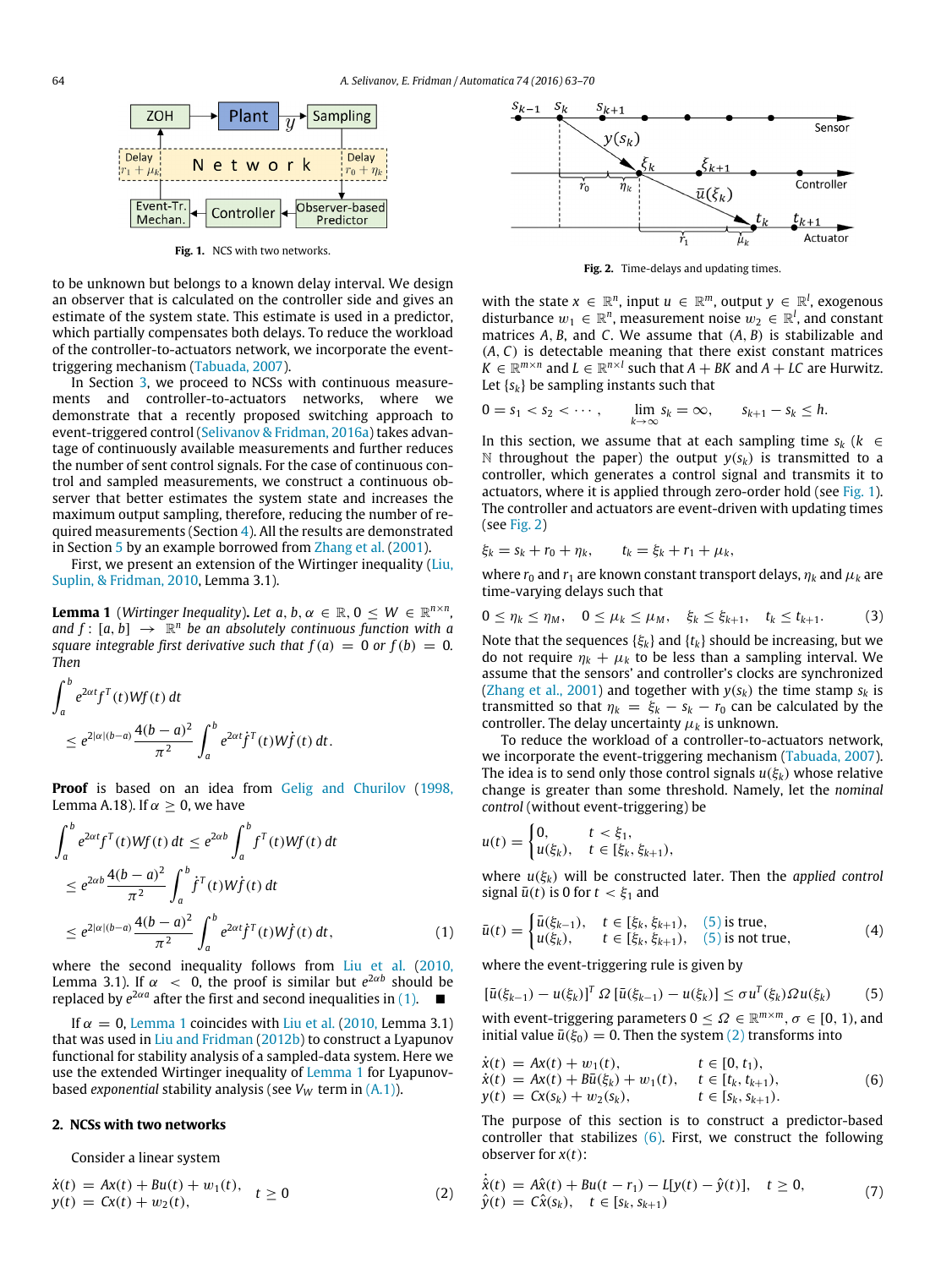with  $\hat{x}(0) = 0$ . The idea of this observer is the following. The system [\(6\)](#page-1-7) suggests that one should use  $\bar{u}(\xi_k)$  for  $t \in [t_k, t_{k+1})$ instead of  $u(t - r_1)$  in [\(7\)](#page-1-8) to obtain a "control-free" system for the estimation error  $x(t) - \hat{x}(t)$ . However, this is not possible, since the value  $t_k = \xi_k + r_1 + \mu_k$  depends on the unknown  $\mu_k$ . Then one may intend to use  $\bar{u}(t - r_1) = \bar{u}(\xi_k)$  for  $t \in [\xi_k + r_1, \xi_{k+1} + r_1)$  in [\(7\).](#page-1-8) This, however, leads to additional event-triggering error, which can be avoided using  $u(t - r_1)$ .

Consider the change of variables [\(Artstein,](#page-7-18) [1982;](#page-7-18) [Kwon](#page-7-19) [&](#page-7-19) [Pearson,](#page-7-19) [1980\)](#page-7-19)

$$
z(t) = e^{A(r_0 + r_1)}x(t) + \int_{t-r_1}^{t+r_0} e^{A(t+r_0 - \theta)}Bu(\theta) d\theta,
$$
  
\n
$$
\hat{z}(t) = e^{A(r_0 + r_1)}\hat{x}(t) + \int_{t-r_1}^{t+r_0} e^{A(t+r_0 - \theta)}Bu(\theta) d\theta,
$$
\n(8)

for  $t \geq 0$  and  $z(t) = \hat{z}(t) = 0$  for  $t < 0$ . Then we obtain

$$
\dot{z}(t) = Az(t) + Bu(t + r_0) - e^{A(r_0 + r_1)}Bu(t - r_1) \n+ e^{A(r_0 + r_1)}w_1(t), \quad t \in [0, t_1), \n\dot{z}(t) = Az(t) + Bu(t + r_0) + e^{A(r_0 + r_1)}B[\bar{u}(\xi_k) - u(t - r_1)], \quad (9) \n+ e^{A(r_0 + r_1)}w_1(t), \quad t \in [t_k, t_{k+1}),
$$

*<sup>A</sup>*(*r*0+*r*1)

$$
\dot{\hat{z}}(t) = A\hat{z}(t) + Bu(t + r_0) - e^{A(r_0 + r_1)}L[y(t) - \hat{y}(t)], \quad t \ge 0.
$$

If  $\mu_M = 0$ , it is reasonable to take  $\bar{u}(\theta)$  instead of  $u(\theta)$  in [\(8\)](#page-2-0) to obtain a more precise state prediction. For  $\mu_M \neq 0$  we take  $u(\theta)$ to avoid additional event-triggering errors that otherwise would appear in [\(9\)](#page-2-1) (see [Selivanov & Fridman, 2016b](#page-7-11) for details). As the nominal control law, we take  $u(t) = 0$  for  $t < \xi_1$  and

$$
u(t) = K\hat{z}(s_k) = K \left[ e^{A(r_0 + r_1)} \hat{x}(s_k) + \int_{s_k - r_1}^{s_k + r_0} e^{A(s_k + r_0 - \theta)} Bu(\theta) d\theta \right], \quad t \in [\xi_k, \xi_{k+1}).
$$
 (10)

The value of  $y(s_k)$  is available to the controller at time  $\xi_k$ , therefore,  $\hat{x}(s_k)$  can be calculated by solving [\(7\)](#page-1-8) on [ $s_{k-1}, s_k$ ]. Since the time stamp  $s_k$  is sent together with  $y(s_k)$ , the control signal [\(10\)](#page-2-2) can be calculated on the controller side. Moreover, no numerical difficulties arise while calculating the integral term in [\(10\),](#page-2-2) since  $u(\theta)$  is piecewise constant.

We analyse the system  $(9)$  under the event-triggered control [\(4\),](#page-1-9) [\(5\),](#page-1-5) [\(10\)](#page-2-2) using the time-delay approach to NCSs [\(Fridman,](#page-7-20) [2014;](#page-7-20) [Fridman](#page-7-3) [et al.,](#page-7-3) [2004;](#page-7-3) [Gao](#page-7-4) [et al.,](#page-7-4) [2008\)](#page-7-4). Define the following time-delays

$$
\tau_0(t) = t - s_k, \quad t \in [\xi_k - r_0, \xi_{k+1} - r_0), \n\tau_1(t) = t - s_k, \quad t \in [\xi_k + r_1, \xi_{k+1} + r_1), \n\tau_2(t) = t - s_k, \quad t \in [t_k, t_{k+1}).
$$
\n(11)

It is easy to check that for  $t \geq t_1$  the following holds:

$$
0 \leq \tau_0(t) \leq \bar{\tau} = h + \eta_M,
$$
  
\n
$$
r_0 + r_1 \leq \tau_1(t) \leq \tau_2(t) \leq \tau_M = r_0 + r_1 + h + \eta_M + \mu_M.
$$

To avoid some technical complications, we assume that  $\bar{\tau} \leq r_0 + r_1$ . The control law [\(10\)](#page-2-2) implies  $u(t + r_0) = K\hat{z}(s_k)$  for  $t \in [\xi_k$ *r*<sub>0</sub>,  $\xi_{k+1}$  − *r*<sub>0</sub>). Therefore, *u*(*t* + *r*<sub>0</sub>) = *K*<sup>2</sup>(*t* − *r*<sub>0</sub>(*t*)). Similarly,  $u(t - r_1) = K\hat{z}(t - \tau_1(t))$ . Define the event-triggering error *e*(*t*) by 0 for  $t < t_1$  and

$$
e(t) = \bar{u}(\xi_k) - u(\xi_k), \quad t \in [t_k, t_{k+1}).
$$
  
Then for  $t \in [t_k, t_{k+1})$  we have

$$
\bar{u}(\xi_k) = u(\xi_k) + e(t) = K\hat{z}(t - \tau_2(t)) + e(t)
$$

<span id="page-2-5"></span>and the event-triggering  $(4)$ ,  $(5)$  for  $t \ge t_1$  implies

$$
0 \leq \sigma \hat{z}^{T}(t-\tau_2(t))K^{T}\Omega K\hat{z}(t-\tau_2(t)) - e^{T}(t)\Omega e(t).
$$
 (12)

For  $t \in [s_k, s_{k+1})$  predictors  $(8)$  imply

$$
y(t) - \hat{y}(t) = C[x(s_k) - \hat{x}(s_k)] + w_2(s_k)
$$
  
=  $Ce^{-A(r_0+r_1)}[z(s_k) - \hat{z}(s_k)] + w_2(s_k)$ .

<span id="page-2-3"></span>Using the notation  $\delta_z(t) = z(t) - \hat{z}(t)$ , we obtain

<span id="page-2-0"></span>
$$
\dot{\hat{z}}(t) = A\hat{z}(t) + BK\hat{z}(t - \tau_0(t)) - D\delta_z(s_k) \n- e^{A(r_0 + r_1)}Lw_2(s_k), \quad t \in [s_k, s_{k+1}) \cap [t_1, \infty) \n\dot{\delta}_z(t) = A\delta_z(t) + D\delta_z(s_k) + e^{A(r_0 + r_1)}Be(t) \n+ e^{A(r_0 + r_1)}BK[\hat{z}(t - \tau_2(t)) - \hat{z}(t - \tau_1(t))] \n+ e^{A(r_0 + r_1)}[w_1(t) - Lw_2(s_k)], \quad t \in [s_k, s_{k+1}) \cap [t_1, \infty),
$$
\n(13)

<span id="page-2-1"></span>where  $D = e^{A(r_0 + r_1)} L C e^{-A(r_0 + r_1)}$ .

**Remark 1.** While the state estimate  $\hat{z}$  enters [\(13\)](#page-2-3) with different time-delays, the estimation error  $\delta_z$  has a delay due to sampleddata only (does not undergo additional delays). This allows an efficient analysis via Wirtinger-based Lyapunov–Krasovskii functional (see  $V_W$  term in  $(A.1)$ ).

<span id="page-2-4"></span>**Theorem 1.** *For given event-triggering parameter*  $\sigma \geq 0$  *and decay rate*  $\alpha > 0$  *let there exist*  $n \times n$  *matrices*  $P_1 > 0, P_2 > 0, n \times n$ *non-negative matrices S*, *S*<sub>0</sub>, *S*<sub>1</sub>, *R*<sub>0</sub>, *R*<sub>1</sub>, *W*, *an m*  $\times$  *m matrix*  $\Omega \geq 0$ , *and n*  $\times$  *n* matrices  $G_i$  ( $i = 0, \ldots, 3$ ) such that

$$
\Phi < 0, \qquad \begin{bmatrix} R_0 & G_0 \\ * & R_0 \end{bmatrix} \geq 0, \qquad \begin{bmatrix} R_1 & G_i \\ * & R_1 \end{bmatrix} \geq 0, \quad i = 1, 2, 3,
$$

*where*  $\Phi = {\Phi_{ij}}$  *is a symmetric matrix composed from* 

<span id="page-2-2"></span>
$$
\Phi_{11} = P_1 A + A^T P_1 + 2\alpha P_1 + S_0 - \bar{\rho} R_0, \quad \Phi_{13} = \bar{\rho} G_0, \n\Phi_{12} = P_1 BK + \bar{\rho} (R_0 - G_0), \n\Phi_{18} = \Phi_{19} = -P_1 D, \quad \Phi_{1,11} = A^T H, \n\Phi_{23} = \bar{\rho} (R_0 - G_0), \quad \Phi_{22} = -\Phi_{23} - \Phi_{23}^T, \n\Phi_{2,11} = (BK)^T H, \n\Phi_{33} = \bar{\rho} (S - S_0 - R_0), \n\Phi_{44} = e^{-2\alpha (r_0 + r_1)} (S_1 - S) - \rho_M R_1, \n\Phi_{45} = \rho_M (R_1 - G_1), \quad \Phi_{46} = \rho_M (G_1 - G_2), \n\Phi_{47} = \rho_M G_2, \n\Phi_{55} = -\Phi_{45} - \Phi_{45}^T, \quad \Phi_{57} = \rho_M (G_3 - G_2), \n\Phi_{56} = \Phi_{45} - \Phi_{57}, \n\Phi_{67} = \rho_M (R_1 - G_3), \quad \Phi_{68} = -\Phi_{58} = (\rho_A BK)^T P_2, \n\Phi_{6,12} = -\Phi_{5,12} = h e^{\alpha h} (\rho_A BK)^T W, \n\Phi_{77} = -\rho_M (S_1 + R_1), \n\Phi_{66} = -\Phi_{67} - \Phi_{67}^T + \sigma K^T \Omega K, \n\Phi_{8,11} = \Phi_{9,11} = -D^T H, \n\Phi_{88} = P_2 (A + D) + (A + D)^T P_2 + 2\alpha P_2, \quad \Phi_{89} = P_2 D, \n\Phi_{8,10} = P_2 \rho_A B, \quad \Phi_{8,12} = h e^{\alpha h} (A + D)^T W, \n\Phi_{99} = -\pi^2 W / 4, \n\Phi_{9,12} = h e^{\alpha h} D^T W, \quad \Phi_{10,10} = -\Omega, \n\Phi_{10,12} = h e^{\alpha h} (\
$$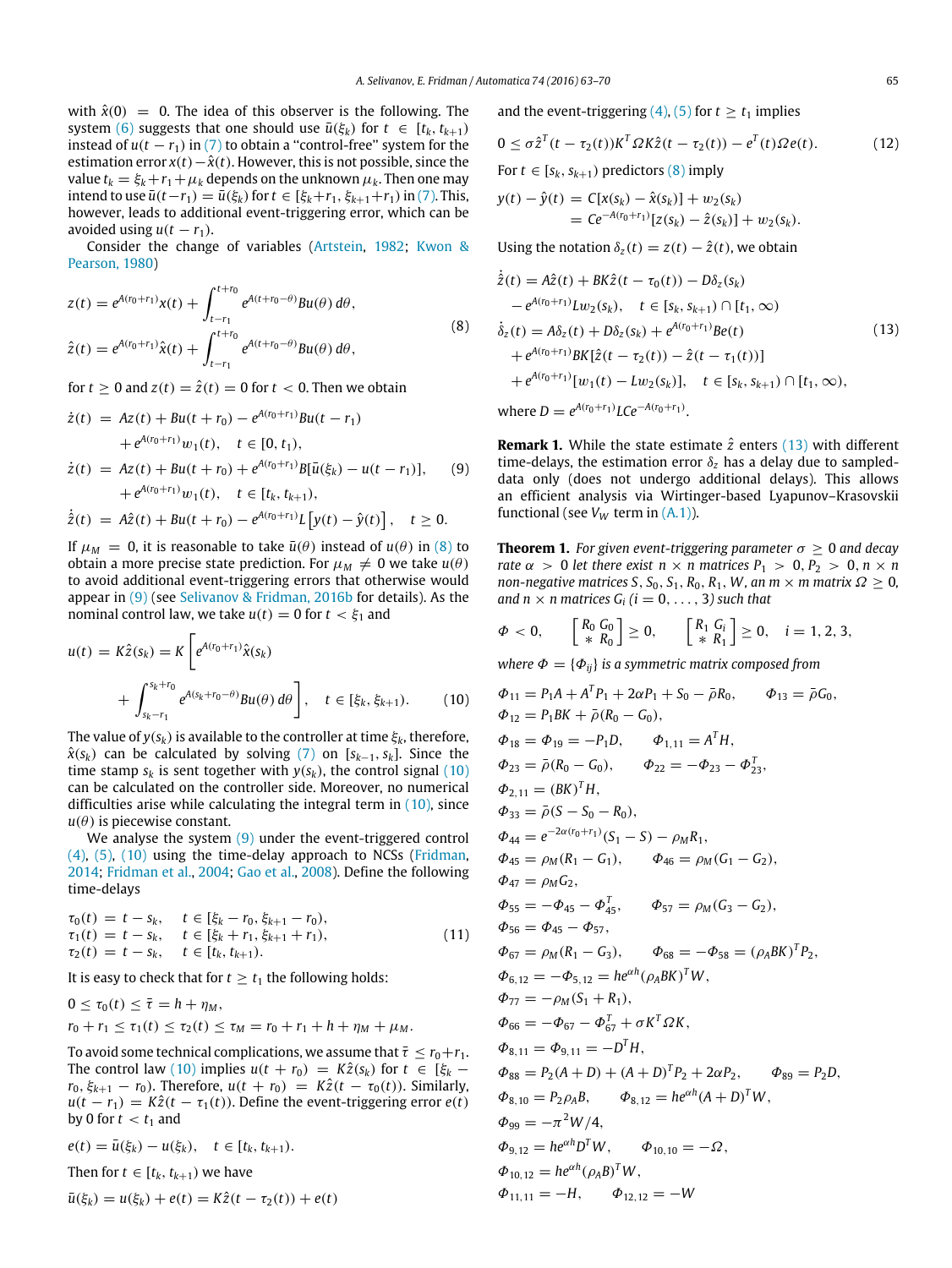$\omega$ *with*  $H = \bar{\tau}^2 R_0 + (\tau_M - r_0 - r_1)^2 R_1$ ,  $\rho_A = e^{A(r_0 + r_1)}$ ,  $\bar{\rho} = e^{-2\alpha \bar{\tau}}$ ,  $\rho_M =$ *e* <sup>−</sup>2ατ*<sup>M</sup> . Then the system* [\(6\)](#page-1-7)*,* [\(7\)](#page-1-8) *under the predictor-based eventtriggered controller* [\(4\)](#page-1-9)*,* [\(5\)](#page-1-5)*,* [\(10\)](#page-2-2) *is input-to-state stable with the decay rate* α*, i.e.*

$$
\exists M : |x(t)| \le Me^{-\alpha t} |x(0)| + M \sup_{\substack{s \in [0, t] \\ s \in [0, t]}} |w(t)|,
$$
  
 
$$
|\hat{x}(t)| \le Me^{-\alpha t} |x(0)| + M \sup_{\substack{s \in [0, t] \\ s \in [0, t]}} |w(t)|,
$$
 (14)

*where*  $w(t) = \text{col}\{w_1(t), w_2(s_k)\}$  *for*  $t \in [s_k, s_{k+1})$ *.* 

**Proof** is given in [Appendix A.](#page-5-1)

**Remark 2.** The proposed approach can be easily extended to cope with packet dropouts with bounded number of consecutive packet losses. Consider an unreliable network with the maximum number of consecutive packet losses  $d^{sc}$  (from a sensor to a controller) and *d ca* (from the controller to an actuator). To cope with this issue, we set the sensor to send the measurement  $y(s_k) d^{sc} + 1$  times at time instants  $s_k + ih_d/d^{sc}$ , where  $i = 0, \ldots, d^{sc}, h_d > 0$ . The same strategy is applied to the data sent from the controller. Denote by  $r_k^{sc}$  and  $r_k^{ca}$  network delays that correspond to the first successfully sent packets. Then the closed-loop system is given by [\(13\)](#page-2-3) with

$$
\eta_k = (d_k^{sc}/d^{sc} + d_k^{ca}/d^{ca})h_d + r_k^{sc} + r_k^{ca} \leq \eta_M,
$$

where  $d_k^{\text{sc}}$  and  $d_k^{\text{ca}}$  are the actual numbers of consecutive packets that were lost. If  $r_k^{sc} + r_k^{ca} < \eta_M$ , one can choose  $h_d > 0$  such that  $\eta_k \leq \eta_M$  and apply the results of this section. This approach can be improved by introducing the acknowledgement signal of successful reception as suggested in [Guinaldo,](#page-7-21) [Lehmann,](#page-7-21) [Sanchez,](#page-7-21) [Dormido,](#page-7-21) [and](#page-7-21) [Johansson](#page-7-21) [\(2012\)](#page-7-21).

#### <span id="page-3-0"></span>**3. NCSs with a controller-to-actuators network**

In this section, we consider a system with a controller-toactuator network and continuously available measurements (see [Fig. 3\)](#page-3-1). Based on the available measurements, a controller continuously calculates a control signal and transmits it at the sampling times ξ*k*. To obtain appropriate sequence of ξ*k*, we use a [s](#page-7-14)witching approach to event-triggered control [\(Selivanov & Frid](#page-7-14)[man, 2016a\)](#page-7-14) that takes advantage of continuously available measurements. Namely, we take  $\xi_1 = 0$  and

$$
\xi_{k+1} = \min\{\xi \ge \xi_k + h \mid (u(\xi_k) - u(\xi))^T \Omega (u(\xi_k) - u(\xi))
$$
  
 
$$
\ge \sigma u^T(\xi) \Omega u(\xi) \}, \tag{15}
$$

with event-triggering parameters  $0 \leq \Omega \in \mathbb{R}^{m \times m}$ ,  $\sigma \in [0, 1)$ ,  $h > 0$ 0. According to [\(15\),](#page-3-2) after the controller sends out the control signal  $u(\xi_k)$ , it waits for at least the time period *h*. Then it starts to continuously check the event-triggering rule and sends the next control signal when the event-triggering condition is violated. The idea of a switching approach to event-triggered control is to present the closed-loop system as a switching between a system with sampling *h* and a system with continuous event-triggering mechanism. This ensures large inter-event times and reduces the number of sent signals [\(Selivanov & Fridman, 2016a\)](#page-7-14).

The system takes the form

$$
\dot{x}(t) = Ax(t) + w_1(t), \t t \in [0, t_1),\n\dot{x}(t) = Ax(t) + Bu(\xi_k) + w_1(t), \t t \in [t_k, t_{k+1}),\ny(t) = Cx(t) + w_2(t).
$$
\n(16)

Recall that  $t_k = \xi_k + r_1 + \mu_k$  are the actuators updating times. We take the observer [\(7\)](#page-1-8) with continuously changing *u*(*t*), *y*(*t*), and  $\hat{y}(t) = C\hat{x}(t)$ . Performing the change of variable  $(8)$  (with

<span id="page-3-1"></span>

<span id="page-3-3"></span>**Fig. 3.** NCS with a controller-to-actuators network.

<span id="page-3-4"></span> $r_0 = 0$ ), we obtain the system [\(9\)](#page-2-1) with  $\bar{u}(\xi_k) = u(\xi_k)$ . As the nominal control law we take

$$
u(t) = K\hat{z}(t) = K \left[ e^{Ar_1}\hat{x}(t) + \int_{s_k - r_1}^{s_k} e^{A(s_k - \theta)}Bu(\theta) d\theta \right]
$$
(17)

for  $t \ge 0$  and  $u(t) = 0$  for  $t < 0$ . Since  $u(\theta)$  enters the integral term in [\(17\),](#page-3-3) one needs to continuously calculate  $u(\theta)$  and  $\hat{x}(t)$ . Therefore, the implementation of  $(17)$  is more complicated than that of  $(10)$  with a piecewise constant  $u(\theta)$  [\(Mirkin,](#page-7-22) [2004\)](#page-7-22). On the other hand, [\(7\)](#page-1-8) with continuously changing  $u(t)$ ,  $y(t)$ ,  $\hat{y}(t)$ gives a better estimate of the state *x*(*t*) and, as a results, allows to transmit less control signals (see Section [5](#page-4-1) for details). Further analysis is based on a switching approach to event-triggered control [\(Selivanov & Fridman, 2016a\)](#page-7-14). Define

$$
t_k^* = \min\{t_k + h, t_{k+1}\},
$$
  
\n
$$
\tau_3(t) = t - \xi_k - r_1, \quad t \in [t_k, t_k^*),
$$
  
\n
$$
\mu(t) = \mu_k + (t - t_k^*) \frac{\mu_{k+1} - \mu_k}{t_{k+1} - t_k^*}, \quad t \in [t_k^*, t_{k+1}),
$$
  
\n
$$
e_1(t) = u(\xi_k) - u(t - r_1 - \mu(t)), \quad t \in [t_k^*, t_{k+1}),
$$

where  $0 \le \tau_3(t) \le \bar{\tau}_3 = h + \mu_M$ . The function  $\mu(t)$  is chosen so that *t* − *r*<sub>1</sub> −  $\mu$ (*t*) ∈ [ $\xi_k$  + *h*,  $\xi_{k+1}$ ) for *t* ∈ [ $t_k^*$ ,  $t_{k+1}$ ), therefore, [\(15\)](#page-3-2) implies

<span id="page-3-7"></span><span id="page-3-6"></span>
$$
\leq \sigma \hat{z}^{T} (t - r_{1} - \mu(t)) K^{T} \Omega K \hat{z} (t - r_{1} - \mu(t))
$$

$$
- e_{1}^{T}(t) \Omega e_{1}(t) \qquad (18)
$$

for  $t \in [t_k^*, t_{k+1})$ . Using the time-delay approach described in the previous section and denoting  $\delta_z(t) = z(t) - \hat{z}(t)$ , we obtain

<span id="page-3-2"></span>
$$
\dot{\hat{z}}(t) = (A + BK)\hat{z}(t) - D\delta(t) - e^{Ar_1}Lw_2(t), \quad t \ge 0,
$$
\n
$$
\dot{\delta}_z(t) = (A + D)\delta_z(t) - e^{Ar_1}BK\hat{z}(t - r_1) + e^{Ar_1}[w_1(t) - Lw_2(t)], \quad t \in [0, t_1),
$$
\n
$$
\dot{\delta}_z(t) = (A + D)\delta_z(t) + e^{Ar_1}[w_1(t) - Lw_2(t)] + e^{Ar_1}BK[\hat{z}(t - r_1 - \tau_3(t)) - \hat{z}(t - r_1)], \quad t \in [t_k, t_k^*),
$$
\n
$$
\dot{\delta}_z(t) = (A + D)\delta_z(t) + e^{Ar_1}Be_1(t) + e^{Ar_1}BK[\hat{z}(t - r_1 - \mu(t)) - \hat{z}(t - r_1)] + e^{Ar_1}[w_1(t) - Lw_2(t)], \quad t \in [t_k^*, t_{k+1}),
$$
\n(19)

 $with D = e^{Ar_1} L C e^{-Ar_1}.$ 

0 ≤ σ*z*ˆ

<span id="page-3-5"></span>**Theorem 2.** For given event-triggering parameter  $\sigma \geq 0$  and decay *rate*  $\alpha > 0$  *let there exist*  $n \times n$  *matrices*  $P_1 > 0, P_2 > 0, n \times n$ *non-negative matrices*  $S$ ,  $S_0$ ,  $S_1$ ,  $R_0$ ,  $R_1$ , an  $m \times m$  matrix  $\Omega \geq 0$ , and  $n \times n$  *matrices*  $G_0$ ,  $G_1$  *such that* 

$$
\mathcal{Z}\leq 0,\quad \Psi\leq 0,\quad \left[\begin{array}{cc}R_0\ G_0\\ * \ R_0\end{array}\right]\geq 0,\quad \left[\begin{array}{cc}R_1\ G_1\\ * \ R_1\end{array}\right]\geq 0,
$$

*where*  $\mathbf{E} = \{E_{ii}\}, \Psi = \{\Psi_{ii}\}$  *are symmetric matrices composed from* 

$$
E_{11} = \Psi_{11} = P_2(A + D) + (A + D)^T P_2 + 2\alpha P_2,
$$
  
\n
$$
E_{12} = \Psi_{12} = -D^T P_1, \qquad E_{15} = -E_{13} = \Psi_{14} = -\Psi_{13} = P_2 \rho_A BK,
$$
  
\n
$$
E_{22} = \Psi_{22} = P_1(A + BK) + (A + BK)^T P_1 + 2\alpha P_1 + S,
$$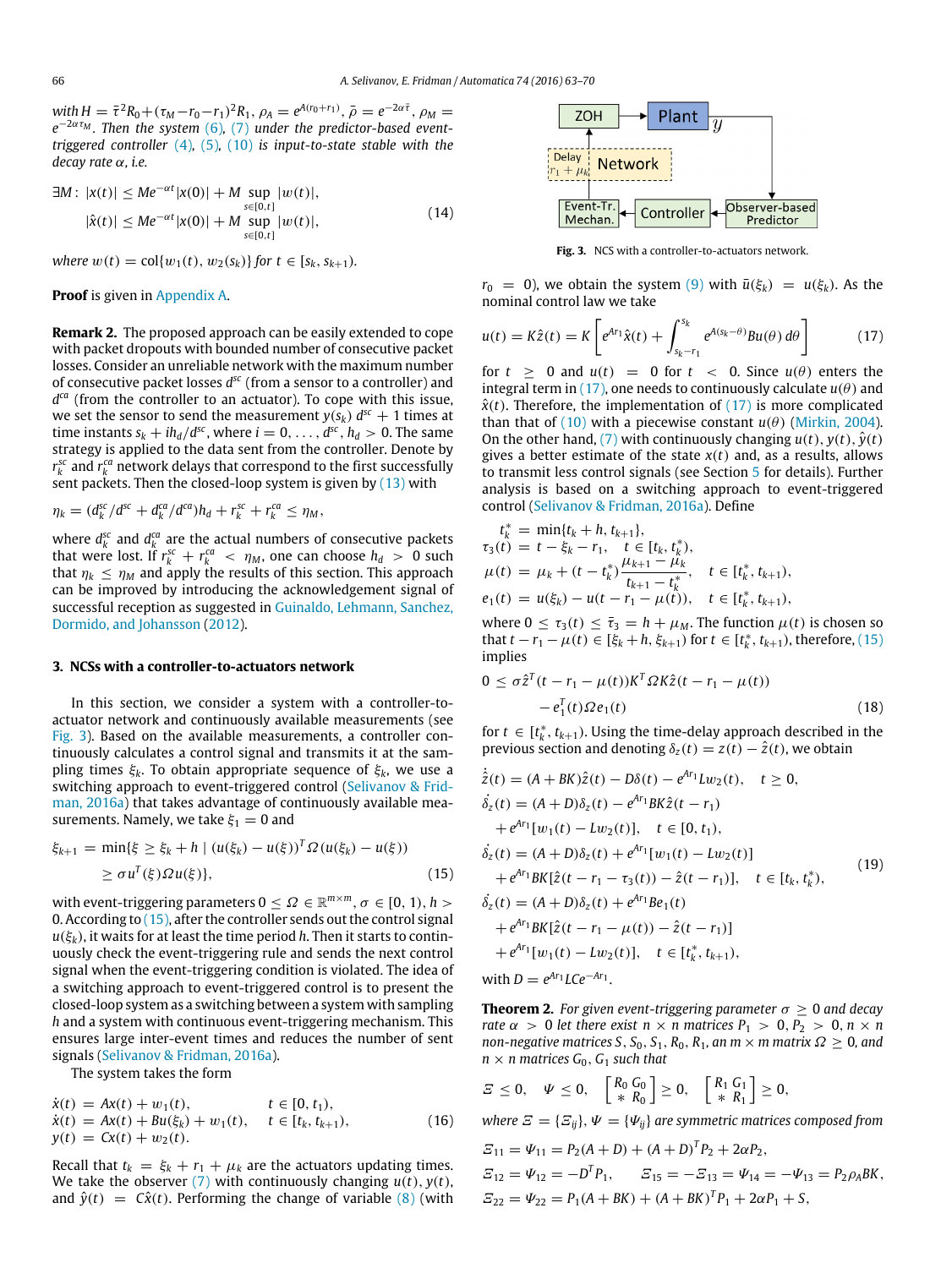$$
E_{27} = \Psi_{28} = (A + BK)^{T}H,
$$
  
\n
$$
E_{17} = \Psi_{18} = -D^{T}H, \qquad E_{34} = \rho_{M}R_{0},
$$
  
\n
$$
E_{33} = \Psi_{33} = e^{-2\alpha r_{1}}(S_{0} - S) - \rho_{M}R_{0},
$$
  
\n
$$
E_{45} = E_{56} = \bar{\rho}(R_{1} - G_{1}),
$$
  
\n
$$
E_{44} = \Psi_{55} = \rho_{M}(S_{1} - S_{0} - R_{0}) - \bar{\rho}R_{1}, \qquad E_{55} = -E_{45} - E_{45}^{T},
$$
  
\n
$$
E_{46} = \bar{\rho}G_{1}, \qquad E_{66} = -\bar{\rho}(S_{1} + R_{1}), \qquad E_{77} = \Psi_{88} = -H,
$$
  
\n
$$
\Psi_{17} = P_{2}\rho_{A}B, \qquad \Psi_{35} = \rho_{M}G_{0}, \qquad \Psi_{34} = \Psi_{45} = \rho_{M}(R_{0} - G_{0}),
$$
  
\n
$$
\Psi_{44} = -\Psi_{34} - \Psi_{34}^{T} + \sigma K^{T}\Omega K, \qquad \Psi_{56} = \bar{\rho}R_{1},
$$
  
\n
$$
\Psi_{66} = -\bar{\rho}(S_{1} + R_{1}), \qquad \Psi_{77} = -\Omega
$$

*with*  $H = \mu_M^2 R_0 + h^2 R_1$ ,  $\rho_A = e^{Ar_1}$ ,  $\rho_M = e^{-2\alpha (r_1 + \mu_M)}$ ,  $\bar{\rho} =$  $e^{-2\alpha(r_1+\bar{r}_3)}$ . Then the system [\(7\)](#page-1-8), [\(15\)](#page-3-2)–[\(17\)](#page-3-3) with  $\hat{y}(t) = C\hat{x}(t)$  is input*to-state stable with the decay rate*  $\alpha$  *in the sense of* [\(14\)](#page-3-4).

### **Proof** is given in [Appendix B.](#page-6-0)

**Remark 3.** Note that the event-triggering rules [\(5\)](#page-1-5) and [\(15\)](#page-3-2) guarantee the Zeno behaviour avoidance (that is  $\lim_k \xi_k = \infty$ ). For [\(5\),](#page-1-5) this follows from the condition  $\lim_k s_k = \infty$  and the definition of ξ*k*. The event-triggering rule [\(15\)](#page-3-2) explicitly guarantees that  $\xi_{k+1} - \xi_k \geq h > 0$ .

#### <span id="page-4-0"></span>**4. NCSs with a sensors-to-controller network**

In this section, we consider a systems with a continuous control and a sensor-to-controller network (see [Fig. 4\)](#page-4-2) with sampling instants  $s_k = kh, k \in \mathbb{N}$ :

$$
\dot{x}(t) = Ax(t) + Bu(t) + w_1(t), \ny(t) = Cx(s_k) + w_2(s_k), \quad t \in [s_k, s_{k+1}).
$$
\n(20)

We use the observer [\(7\)](#page-1-8) with  $r_1 = 0$ . The change of variable [\(8\)](#page-2-0) for  $t > 0$  leads to

$$
\begin{aligned} \dot{z}(t) &= Az(t) + Bu(t + r_0) + e^{A(r_0 + r_1)}w_1(t), \\ \dot{\dot{z}}(t) &= A\hat{z}(t) + Bu(t + r_0) - e^{A(r_0 + r_1)}L(y(t) - \hat{y}(t)). \end{aligned} \tag{21}
$$

As one can see from  $(21)$ , the time delay  $r_0$  is compensated by the predictors [\(8\),](#page-2-0) therefore, one could intend to use  $u(t) = K\hat{z}(t$ *r*<sub>0</sub>). However, the value of  $\hat{z}(t - r_0)$  cannot be calculated by the controller for  $t \in [\xi_k^*, \xi_{k+1})$ , where  $\xi_k^* = \min{\{\xi_k, s_{k+1} + r_0\}}$ , since it depends on  $y(s_{k+1})$  that is not available to the controller. The latest value of  $\hat{z}$  that can be calculated by the controller for  $t \in [\xi_k^*, \xi_{k+1})$ is  $\hat{z}(s_k + h) = \hat{z}(s_{k+1})$ . Therefore, we take  $u(t) = \hat{z}(t - r_0)$  for  $t \in [\xi_k, \xi_k^*)$  and  $u(t) = \hat{z}(s_{k+1})$  for  $t \in [\xi_k^*, \xi_{k+1})$  or, equivalently,  $u(t) = 0$  for  $t < \xi_1$  and

$$
u(t) = K\hat{z}(t - r_0 - \eta(t)),
$$
\n(22)

where

$$
\eta(t) = \begin{cases} 0, & t \in [\xi_k, \xi_k^*), \\ t - s_{k+1} - r_0, & t \in [\xi_k^*, \xi_{k+1}). \end{cases}
$$

Note that  $\eta(t) < \eta_M$ . Using the time-delay approach described in Section [2](#page-1-0) and denoting  $\delta_z(t) = z(t) - \hat{z}(t)$  for  $t \in [s_k, s_{k+1})$ , we obtain

$$
\dot{\hat{z}}(t) = A\hat{z}(t) + BK\hat{z}(t - \eta(t)) - D\delta_z(s_k) - e^{A(r_0 + r_1)}Lw_2(s_k),
$$
  
\n
$$
\dot{\delta_z}(t) = A\delta_z(t) + D\delta_z(s_k) + e^{A(r_0 + r_1)}[w_1(t) - Lw_2(s_k)],
$$
  
\nwhere  $D = e^{A(r_0 + r_1)}LCe^{-A(r_0 + r_1)}.$ 

<span id="page-4-2"></span>

<span id="page-4-6"></span>**Fig. 4.** NCS with a sensors-to-controller network.

**Theorem 3.** For a given decay rate  $\alpha > 0$  let there exist  $n \times n$ *matrices P*<sub>1</sub> > 0, *P*<sub>2</sub> > 0, *n*  $\times$  *n non-negative matrices S, R, W, and n* × *n matrix G such that*

$$
N\leq 0,\qquad \left[\begin{array}{c} R & G \\ * & R \end{array}\right] \geq 0,
$$

*where*  $N = \{N_{ii}\}\$ is a symmetric matrix composed from

$$
N_{11} = P_1A + A^TP_1 + 2\alpha P_1 + S - \rho_M R,
$$
  
\n
$$
N_{12} = N_{15} = -P_1D,
$$
  
\n
$$
N_{13} = P_1BK + \rho_M(R - G), \qquad N_{14} = \rho_M G,
$$
  
\n
$$
N_{16} = \eta_M A^TR,
$$
  
\n
$$
N_{22} = P_2(A + D) + (A + D)^TP_2 + 2\alpha P_2, \qquad N_{25} = P_2D,
$$
  
\n
$$
N_{26} = N_{56} = -\eta_M D^TR, \qquad N_{27} = h e^{\alpha h} (A + D)^TW,
$$
  
\n
$$
N_{34} = \rho_M (R - G), \qquad N_{33} = -N_{34} - N_{34}^T,
$$
  
\n
$$
N_{36} = \eta_M (BK)^TR,
$$
  
\n
$$
N_{44} = -\rho_M (S + R), \qquad N_{55} = -\pi^2 W/4,
$$
  
\n
$$
N_{56} = -\eta_M D^TR,
$$
  
\n
$$
N_{57} = h e^{\alpha h} D^TW, \qquad N_{66} = -R, \qquad N_{77} = -W
$$

<span id="page-4-4"></span>*with*  $\rho_M = e^{-2\alpha \eta_M}$ . Then the system [\(7\)](#page-1-8), [\(8\)](#page-2-0), [\(20\)](#page-4-4), [\(22\)](#page-4-5) is input-to*state stable with the decay rate*  $\alpha$  *in the sense of* [\(14\)](#page-3-4).

**Proof**is similar to that of [Theorem 1](#page-2-4) and, therefore, is omitted here.

<span id="page-4-3"></span>**Remark 4.** MATLAB codes for solving the LMIs of [Theorems 1–3](#page-2-4) are available at <https://github.com/AntonSelivanov/Aut16>

#### <span id="page-4-1"></span>**5. Example: an inverted pendulum on a cart**

Consider an inverted pendulum on a moving cart [\(Wang](#page-7-23) [&](#page-7-23) [Lemmon,](#page-7-23) [2009\)](#page-7-23) described by [\(2\)](#page-1-6) with

$$
A = \begin{bmatrix} 0 & 1 & 0 & 0 \\ 0 & 0 & -mg/M & 0 \\ 0 & 0 & 0 & 1 \\ 0 & 0 & g/l & 0 \end{bmatrix}, \qquad B = \begin{bmatrix} 0 \\ 1/M \\ 0 \\ -1/(Ml) \end{bmatrix},
$$
  

$$
C = \begin{bmatrix} 1 & 0 & 0 & 0 \\ 0 & 0 & 1 & 0 \end{bmatrix}
$$

<span id="page-4-5"></span>and  $x(0) = [0.98, 0, 0.2, 0]^T$ , where  $x_1$  is the cart's position,  $x_2$  is the cart's speed,  $x_3$  is the pendulum's bob angle with respect to the vertical,  $x_4$  is its speed,  $M = 10$  is the cart mass,  $m = 1$  is the pendulum mass,  $l = 3$  is the length of the pendulum arm, and  $g = 10$  is the gravitational acceleration. For

$$
K = [2 \t12 \t378 \t210], \tL = \begin{bmatrix} -11.7 & 1.2 \\ -37 & 8.9 \\ 1.2 & -11 \\ 7.9 & -36 \end{bmatrix}
$$

the matrices  $A + BK$  and  $A + LC$  are Hurwitz. Below we compare different control strategies proposed in this paper.

First, consider a system with two networks (sensors-tocontroller and controller-to-actuators). According to numerical simulations, the system [\(6\),](#page-1-7) [\(7\)](#page-1-8) under the control input  $\bar{u}(\xi_k)$  =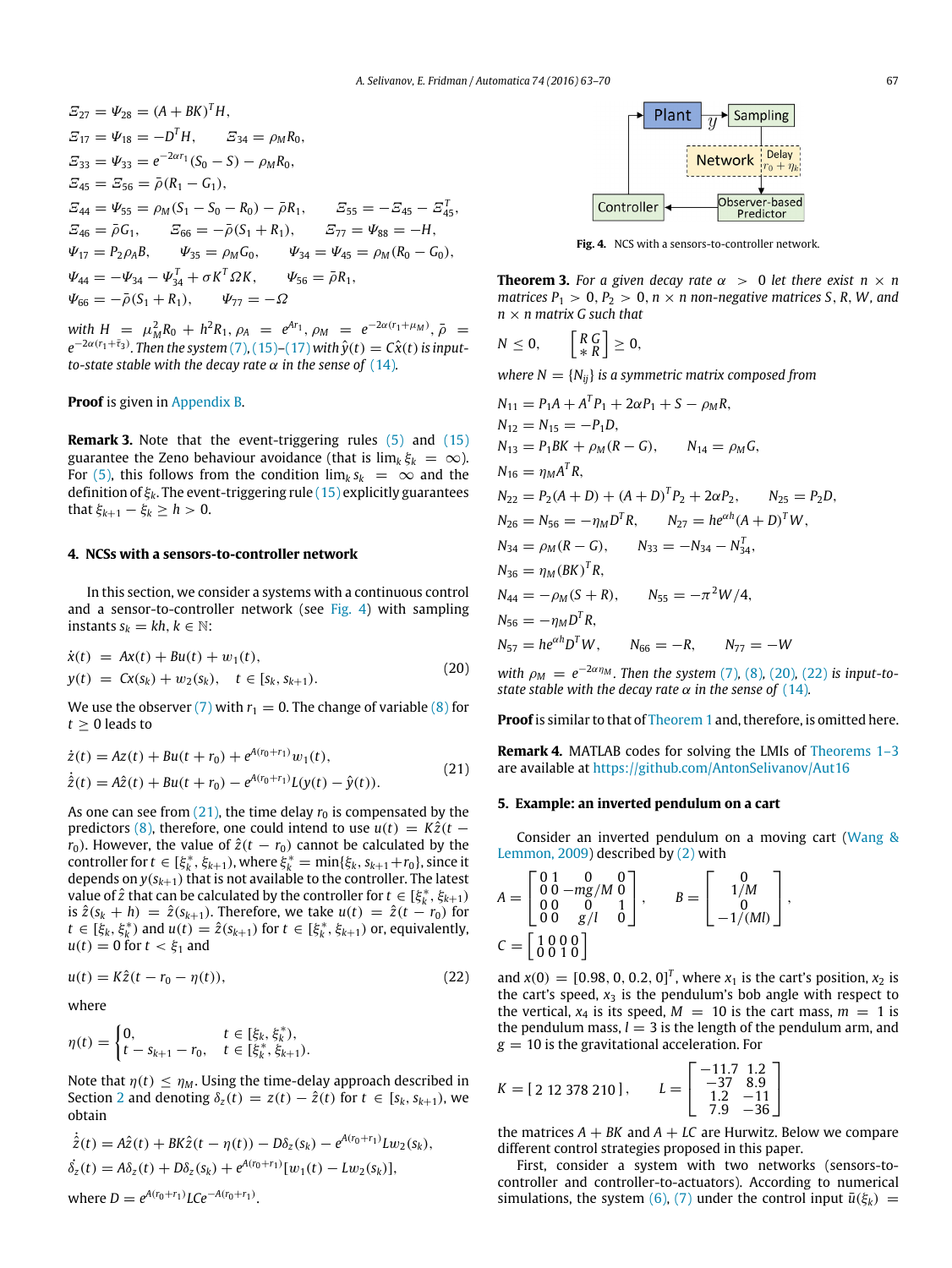#### <span id="page-5-2"></span>**Table 1**

Average numbers of sent control signals (SCS) for different control strategies ( $r_1 = 0.1$ ,  $\mu_M = 0.005$ ,  $\alpha = 0.001$ ,  $\|w_1(t)\| \le 10^{-3}$ ,  $\|w_2(t)\| \le 10^{-3}$ ).

|                                                 | $r_0 = 0.1, \eta_M = 0.005$ |                          |                          |      | $r_0 = \eta_M = 0$ |       |  |
|-------------------------------------------------|-----------------------------|--------------------------|--------------------------|------|--------------------|-------|--|
|                                                 |                             |                          | SCS                      |      |                    | SCS   |  |
| Sampled predictor (10)                          |                             | 0.044                    | 228                      |      | 0.057              | 176   |  |
| Sampled event-triggering $(4)$ , $(5)$ , $(10)$ | 0.01                        | 0.039                    | 147.7                    | 0.01 | 0.052              | 124.6 |  |
| Continuous predictor (17)                       | $\overline{\phantom{0}}$    | $\overline{\phantom{0}}$ | $\overline{\phantom{0}}$ |      | 0.088              | 114   |  |
| Switching event-triggering (15), (17)           | $\overline{\phantom{0}}$    | $\overline{\phantom{0}}$ | $\overline{\phantom{0}}$ | 0.01 | 0.088              | 97.6  |  |

 $K\hat{x}(s_k)$  (without a predictor and event-triggering) is not stable for  $r_0 = r_1 = 0.1$ ,  $h = 0.035$ , and  $\eta_M = \mu_M = 0$ . If  $\sigma = 0$  (no event-triggering), the conditions of [Theorem 1](#page-2-4) are satisfied for the same *h* and larger  $r_0 = r_1 = 0.17$ ,  $\eta_M = \mu_M = 0.005$ . That is, the predictor-based controller [\(10\)](#page-2-2) admits larger network delays.

For  $r_0 = r_1 = 0.1$ ,  $\eta_M = \mu_M = 0.005$ ,  $\alpha = 0.001$ ,  $\sigma = 0$ [Theorem 1](#page-2-4) gives the maximum sampling period  $h = 0.044$ . This implies that, without event-triggering, within 10 s of simulations  $|10/h| + 1 = 228$  control signals are sent in the system [\(6\),](#page-1-7) [\(7\)](#page-1-8) under the predictor-based controller  $(10)$  ( $\lfloor \cdot \rfloor$  stands for the integer part). For the event-triggered controller  $(4)$ ,  $(5)$ ,  $(10)$  with  $\sigma = 0.01$  [Theorem 1](#page-2-4) gives  $h = 0.039$ . To obtain the number of sent control signals under the event-triggering, we perform 10 numerical simulations with random i.i.d.  $\eta_k$  and  $\mu_k$  satisfying [\(3\)](#page-1-10) and  $w_1(t)$ ,  $w_2(t)$  satisfying  $\|w_1(t)\| \leq 10^{-3}$ ,  $\|w_2(t)\| \leq 10^{-3}$ . The results are given in [Table 1.](#page-5-2) As one can see, event-triggering allows to reduce the workload of the controller-to-actuators network by more than 35%. Note that for event-triggered control ( $\sigma > 0$ ) the sampling period *h* is smaller than for periodic control. That is, by introducing the event-triggering mechanism, we reduce the number of sent control signals but increase the number of sent measurements. However, the total number of signals sent through both sensors-to-controller and controller-to-actuators networks is reduced by more than 10%.

Now we consider a system with a controller-to-actuators network and continuous measurements ( $r_0 = \eta_M = 0$ ). For this case, one can apply the sampled predictor-based controller [\(10\)](#page-2-2) or the sampled event-triggered controller  $(4)$ ,  $(5)$ ,  $(10)$  (with  $s_k = \xi_k$ ). The sampled approach simplifies the calculation of the integral term in [\(8\)](#page-2-0) but does not take advantage of continuously available measurements. Indeed, as one can see from [Table 1,](#page-5-2) the continuous predictor [\(17\)](#page-3-3) without event-triggering ( $\xi_k = kh$ ) reduces the network workload compared to the sampled predictor [\(10\)](#page-2-2) by more than 35%.

To compare the sampled event-triggering mechanism [\(4\),](#page-1-9) [\(5\),](#page-1-5) [\(10\)](#page-2-2) and the switching event-triggering [\(15\),](#page-3-2) [\(17\)](#page-3-3) for  $\alpha = 0.001$ and  $\sigma = 0.01$  we apply [Theorems 1](#page-2-4) and [2](#page-3-5) to find the maximum allowable *h*. Then we perform 10 numerical simulations with random i.i.d.  $\mu_k$  subject to [\(3\)](#page-1-10)  $(r_1 = 0.1, \mu_M = 0.005)$ . In [Table 1](#page-5-2) one can see that the switching event-triggering reduces the number of sent control signals by more than 20% compared to the sampled event-triggering and by almost 15% compared to the continuous predictor without event-triggering. The total numbers of sent measurements are reduced by 33% and 7%, respectively.

Finally, consider the system [\(20\)](#page-4-4) with only sensors-to-controller network ( $s_k = kh$ ). For the continuous controller [\(22\)](#page-4-5) with the ob-server [\(7\)](#page-1-8) [Theorem 3](#page-4-6) gives  $h = 0.124$ . For the sampled controller  $(10)$  with the observer [\(7\)](#page-1-8) [Theorem 1](#page-2-4) gives  $h = 0.056$ . That is, by using the continuous controller, one can significantly reduce the number of required measurements *y*(*kh*).

#### **Appendix A. Proof of [Theorem 1](#page-2-4)**

<span id="page-5-1"></span>For  $t > t_1$  consider the functional

$$
V = V_1 + V_2 + V_{S_0} + V_{R_0} + V_S + V_{S_1} + V_{R_1} + V_W,
$$

<span id="page-5-0"></span>where

$$
V_{1} = \hat{z}^{T}(t)P_{1}\hat{z}(t), \qquad V_{2} = \delta_{z}^{T}(t)P_{2}\delta_{z}(t),
$$
\n
$$
V_{S_{0}} = \int_{t-\bar{t}}^{t} e^{2\alpha(s-t)}\hat{z}^{T}(s)S_{0}\hat{z}(s) ds,
$$
\n
$$
V_{R_{0}} = \bar{\tau} \int_{-\bar{\tau}}^{0} \int_{t+\theta}^{t} e^{2\alpha(s-t)}\hat{z}^{T}(s)R_{0}\hat{z}(s) ds d\theta,
$$
\n
$$
V_{S} = \int_{t-\tau_{0}-r_{1}}^{t-\bar{\tau}} e^{2\alpha(s-t)}\hat{z}^{T}(s)S\hat{z}(s) ds,
$$
\n
$$
V_{S_{1}} = \int_{t-\tau_{M}}^{t-\tau_{0}-r_{1}} e^{2\alpha(s-t)}\hat{z}^{T}(s)S_{1}\hat{z}(s) ds,
$$
\n
$$
V_{R_{1}} = (\tau_{M} - r_{0} - r_{1}) \int_{-\tau_{M}}^{-r_{0}-r_{1}} \int_{t+\theta}^{t} e^{2\alpha(s-t)}\hat{z}^{T}(s)R_{1}\hat{z}(s) ds d\theta,
$$
\n
$$
V_{W} = h^{2}e^{2\alpha h} \int_{s_{k}}^{t} e^{2\alpha(s-t)}\delta_{z}^{T}(s)W\delta_{z}(s) ds
$$
\n
$$
- \frac{\pi^{2}}{4} \int_{s_{k}}^{t} e^{2\alpha(s-t)}v^{T}(s)Wv(s) ds, t \in [s_{k}, s_{k+1})
$$
\n(11.1)

with  $v(t) = \delta_z(s_k) - \delta_z(t)$  for  $t \in [s_k, s_{k+1})$ . Wirtinger-based term *V<sup>W</sup>* is non-negative due to [Lemma 1,](#page-1-2) therefore, *V* is positivedefinite. Due to  $V_W$ , the functional *V* has finite jumps at  $t = s_k$ , but since *V*<sup>*W*</sup> = 0 for *t* = *s*<sup>*k*</sup>, *V*(*s*<sup>*k*</sup> − 0) ≥ *V*(*s*<sup>*k*</sup>).

Jensen's inequality [\(Gu,](#page-7-24) [Kharitonov,](#page-7-24) [&](#page-7-24) [Chen,](#page-7-24) [2003\)](#page-7-24) and Park's theorem [\(Park,](#page-7-25) [Ko,](#page-7-25) [&](#page-7-25) [Jeong,](#page-7-25) [2011\)](#page-7-25) lead to

$$
\dot{V}_{R_0} + 2\alpha V_{R_0} = \bar{\tau}^2 \dot{\tilde{z}}^T(t) R_0 \dot{\tilde{z}}(t) \n- \bar{\tau} \int_{t-\bar{\tau}}^t e^{2\alpha(s-t)} \dot{\tilde{z}}^T(s) R_0 \dot{\tilde{z}}(s) ds \leq \bar{\tau}^2 \dot{\tilde{z}}^T(t) R_0 \dot{\tilde{z}}(t) \n- e^{-2\alpha \bar{\tau}} \left[ \dot{z}(t) - \hat{z}(t - \tau_0(t)) - \hat{z}(t - \bar{\tau}) \right]^T \left[ \begin{array}{c} R_0 \ G_0 \\ G_0^T \ R_0 \end{array} \right] \n\times \left[ \dot{z}(t) - \hat{z}(t - \tau_0(t)) - \hat{z}(t - \bar{\tau}) \right], \qquad (A.2)
$$
\n
$$
\dot{V}_{R_1} + 2\alpha V_{R_1} = (\tau_M - r_0 - r_1)^2 \dot{\tilde{z}}^T(t) R_1 \dot{\tilde{z}}(t) \n- (\tau_M - r_0 - r_1) \int_{t-\tau_M}^{t-r_0-r_1} e^{2\alpha(s-t)} \dot{\tilde{z}}^T(s) R_1 \dot{\tilde{z}}(s) ds \n\leq (\tau_M - r_0 - r_1)^2 \dot{\tilde{z}}^T(t) R_1 \dot{\tilde{z}}(t) - e^{-2\alpha \tau_M} \n\times \left[ \begin{array}{c} \hat{z}(t - r_0 - r_1) - \hat{z}(t - \tau_1(t)) \\ \hat{z}(t - \tau_2(t)) - \hat{z}(t - \tau_2(t)) \end{array} \right]^T \left[ \begin{array}{c} R_1 \ G_1 \ G_2 \\ * \ R_1 \ G_3 \\ * \ R_1 \end{array} \right] \n\times \left[ \begin{array}{c} \hat{z}(t - r_0 - r_1) - \hat{z}(t - \tau_1(t)) \\ \hat{z}(t - \tau_2(t)) - \hat{z}(t - \tau_2(t)) \end{array} \right]. \qquad (A.3)
$$

By calculating  $\dot{V}$  and adding [\(12\),](#page-2-5) in view of [\(A.2\),](#page-5-3) [\(A.3\),](#page-5-4) we obtain

$$
\dot{V} + 2\alpha V - \beta \leq \varphi^{T}(t)\overline{\Phi}\varphi(t) + \varphi^{T}(t)\Psi\psi(t) \n+ \dot{\hat{z}}^{T}(t)H\dot{\hat{z}} + e^{2\alpha h}h^{2}\dot{\delta}_{z}^{T}(t)W\dot{\delta}_{z}(t) - \beta,
$$

<span id="page-5-4"></span><span id="page-5-3"></span> $\hat{z}(t - \tau_2(t)) - \hat{z}(t - \tau_M)$ 

where  $\varphi(t) = \text{col}\{\hat{z}(t), \hat{z}(t - \tau_0(t)), \hat{z}(t - \bar{\tau}), \hat{z}(t - r_0 - \bar{r})\}$  $r_1$ ,  $\hat{z}(t - \tau_1(t))$ ,  $\hat{z}(t - \tau_2(t))$ ,  $\hat{z}(t - \tau_M)$ ,  $\delta_z(t)$ ,  $v(t)$ ,  $e(t)$ },  $\psi(t) =$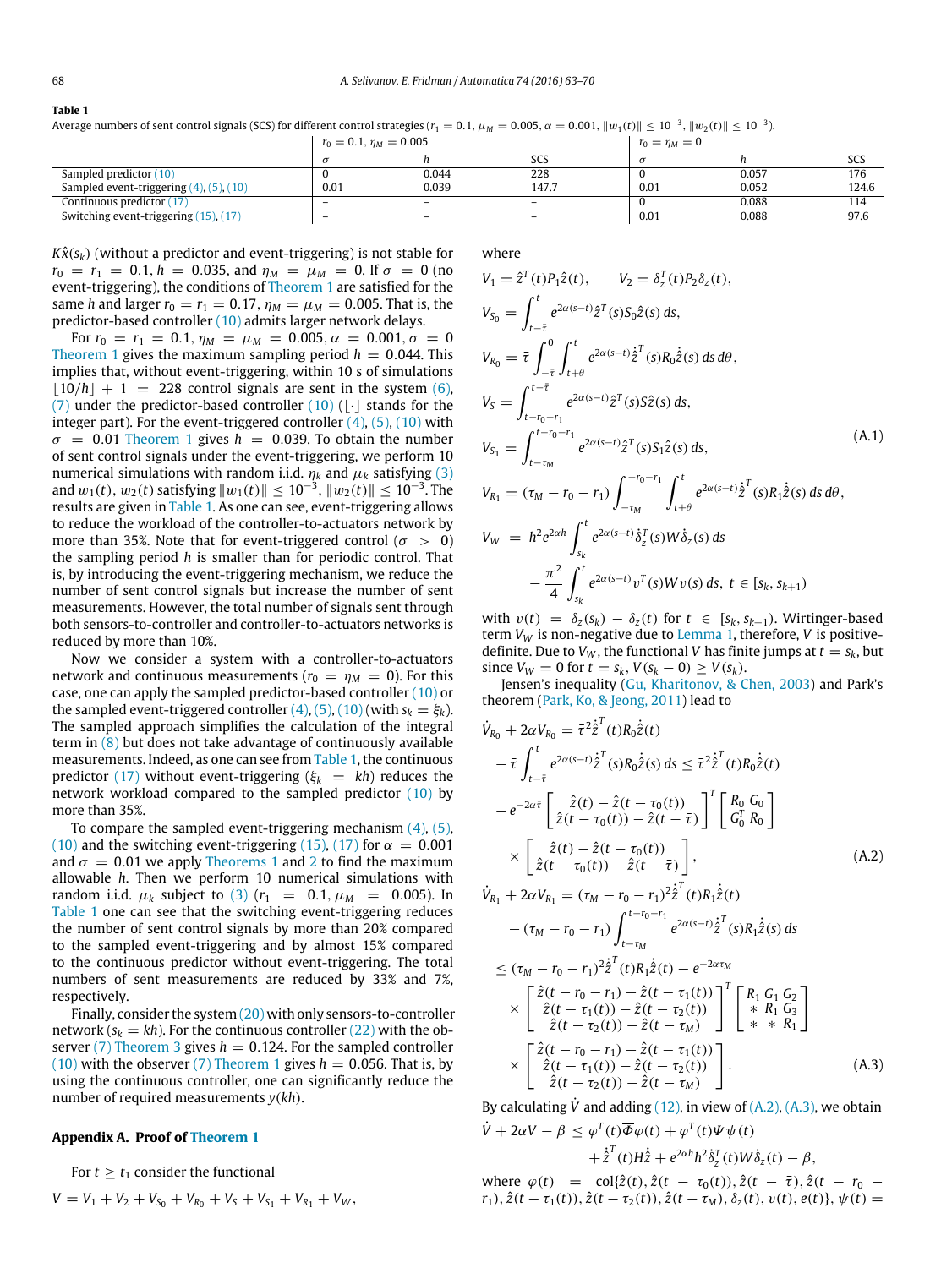$col\{e^{A(r_0+r_1)}w_1(t), e^{A(r_0+r_1)}Lw_2(s_k)\}, \overline{\Phi}$  is obtained from  $\Phi$  by taking away the last two block-columns and block-rows, and  $\Psi$  is  $(9n + m) \times 2n$  matrix. By taking

$$
\beta = \beta_w \sup_{s \in [0,t]} |e^{A(r_0 + r_1)}w_1(t)|^2 + \beta_w \sup_{s \in [0,t]} |e^{A(r_0 + r_1)}Lw_2(t)|^2,
$$

 $\sinh$  substituting  $\dot{\hat{z}}(t),\dot{\delta}_{z}(t)$  and applying Schur's complement formula, we obtain that if

$$
\begin{bmatrix} \Phi & \Psi' \\ * & -\beta_w I_{2n} \end{bmatrix} \le 0, \tag{A.4}
$$

where  $\Psi'$  is  $(11n+m) \times 2n$  matrix, then  $\dot{V}(t) \le -2\alpha V(t) + \beta$ . Since  $\Phi < 0$ , the relation [\(A.4\)](#page-6-1) is true for large enough  $\beta_w$ . Therefore,

$$
V(t) \leq e^{-2\alpha(t-t_1)}V(t_1) + \frac{\beta}{2\alpha}, \quad t \geq t_1.
$$

Since  $z(t) = \hat{z}(t) + \delta_z(t)$  and the initial time interval does not influence exponential decay rate analysis [\(Liu](#page-7-26) [&](#page-7-26) [Fridman,](#page-7-26) [2014\)](#page-7-26), the latter implies

$$
|\hat{z}(t)| \leq C_1(e^{-\alpha t}|z(0)| + \sup_{s \in [0,t]} |w(t)|),
$$
  

$$
|z(t)| \leq C_1(e^{-\alpha t}|z(0)| + \sup_{s \in [0,t]} |w(t)|), \quad t \geq 0
$$

for some  $C_1 > 0$ . From  $(8)$ , we have

$$
x(t) = e^{-A(r_0+r_1)}z(t)
$$
  
 
$$
- \int_{t-r_1}^{t+r_0} e^{A(t-r_1-\theta)}BK\hat{z}(\theta-r_0-\tau_0(\theta-r_0)) d\theta, \quad t \ge 0,
$$

therefore, there exists  $C_2 > 0$  such that

$$
|x(t)| \leq C_2(e^{-\alpha t}|z(0)| + \sup_{s \in [0,t]} |w(t)|)
$$
  
 
$$
\leq C_2 e^{-\alpha t} \left\| e^{A(r_0+r_1)} \right\| |x(0)| + C_2 \sup_{s \in [0,t]} |w(t)|.
$$

 $\text{Similarly, } |\hat{\mathbf{x}}(t)| \leq Me^{-\alpha t} |\mathbf{x}(0)| + M \sup_{s \in [0,t]} |w(t)|.$ 

## <span id="page-6-0"></span>**Appendix B. Proof of [Theorem 2](#page-3-5)**

For  $t \geq \xi_1$  consider the functional  $V = V_1 + V_2 + V_5 + V_{S_0} + V_{R_0} + V_{S_1} + V_{R_1}$ where  $V_1$ ,  $V_2$  are given in  $(A,1)$  and

$$
V_{S} = \int_{t-r_{1}}^{t} e^{2\alpha(s-t)} \hat{z}^{T}(s) S \hat{z}(s) ds,
$$
  
\n
$$
V_{S_{0}} = \int_{t-r_{1}-\mu_{M}}^{t-r_{1}} e^{2\alpha(s-t)} \hat{z}^{T}(s) S_{0} \hat{z}(s) ds,
$$
  
\n
$$
V_{R_{0}} = \mu_{M} \int_{-r_{1}-\mu_{M}}^{-r_{1}} \int_{t+\theta}^{t} e^{2\alpha(s-t)} \hat{z}^{T}(s) R_{0} \hat{z}(s) ds d\theta,
$$
  
\n
$$
V_{S_{1}} = \int_{t-r_{1}-\bar{\tau}_{3}}^{t-r_{1}-\mu_{M}} e^{2\alpha(s-t)} \hat{z}^{T}(s) S_{1} \hat{z}(s) ds,
$$
  
\n
$$
V_{R_{1}} = (\bar{\tau}_{3} - \mu_{M}) \int_{-r_{1}-\bar{\tau}_{3}}^{r_{1}-\mu_{M}} \int_{t+\theta}^{t} e^{2\alpha(s-t)} \hat{z}^{T}(s) R_{1} \hat{z}(s) ds d\theta.
$$

We have

$$
\dot{V}_{R_0} + 2\alpha V_{R_0} = \mu_M^2 \dot{\tilde{z}}^T(t) R_0 \dot{\tilde{z}}(t) \n- \mu_M \int_{t-r_1-\mu_M}^{t-r_1} e^{2\alpha(s-t)} \dot{\tilde{z}}^T(s) R_0 \dot{\tilde{z}}(s) ds, \n\dot{V}_{R_1} + 2\alpha V_{R_1} = h^2 \dot{\tilde{z}}^T(t) R_1 \dot{\tilde{z}}(t) \n- h \int_{t-r_1-\mu_M}^{t-r_1-\mu_M} e^{2\alpha(s-t)} \dot{\tilde{z}}^T(s) R_1 \dot{\tilde{z}}(s) ds.
$$

 $t-r_1-\bar{t}_3$ 

For  $t \in [t_k, t_k^*), \tau_3(t) \in [\mu_M, \bar{\tau}_3]$  Jensen's inequality and Park's theorem imply

<span id="page-6-2"></span><span id="page-6-1"></span>
$$
-\mu_{M} \int_{t-r_{1}-\mu_{M}}^{t-r_{1}} e^{2\alpha(s-t)} \dot{\hat{z}}^{T}(s) R_{0} \dot{\hat{z}}(s) ds \leq -e^{-2\alpha(r_{1}+\mu_{M})}
$$
  
\n
$$
\times [\hat{z}(t-r_{1}) - \hat{z}(t-r_{1}-\mu_{M})]^{T} R_{0} [\hat{z}(t-r_{1})
$$
  
\n
$$
-\hat{z}(t-r_{1}-\mu_{M})],
$$
  
\n
$$
-h \int_{t-r_{1}-\bar{r}_{3}}^{t-r_{1}-\mu_{M}} e^{2\alpha(s-t)} \dot{\hat{z}}^{T}(s) R_{1} \dot{\hat{z}}(s) ds \leq -e^{-2\alpha(r_{1}+\bar{r}_{3})}
$$
  
\n
$$
\times \left[ \hat{z}(t-r_{1}-\mu_{M}) - \hat{z}(t-r_{1}-\tau_{3}(t)) \right]^{T} \left[ \begin{array}{c} R_{1} G_{1} \\ G_{1}^{T} R_{1} \end{array} \right]
$$
  
\n
$$
\times \left[ \begin{array}{c} \hat{z}(t-r_{1}-\mu_{M}) - \hat{z}(t-r_{1}-\tau_{3}(t)) \\ \hat{z}(t-r_{1}-\tau_{3}(t)) - \hat{z}(t-r_{1}-\bar{\tau}_{3}) \end{array} \right] .
$$
  
\n(B.2)

<span id="page-6-3"></span>Calculating  $\dot{V}$  for  $t \in [t_k, t_k^*), \tau_3(t) \in [\mu_M, \bar{\tau}_3]$  in view of [\(B.1\),](#page-6-2) [\(B.2\),](#page-6-3) we obtain

$$
\dot{V} + 2\alpha V - \beta \leq \xi^{T}(t)\overline{\mathcal{Z}}\xi(t) + \xi^{T}(t)\Phi\phi^{T}(t) + \dot{\xi}^{T}(t)H\dot{\xi}(t) - \beta,
$$

where  $\xi(t) = \text{col}\{\delta_z(t), \hat{z}(t), \hat{z}(t - r_1), \hat{z}(t - r_1 - \mu_M), \hat{z}(t - r_1 - \mu_M)\}$  $\tau_3(t)$ ,  $\hat{z}(t - r_1 - \overline{\tau}_3)$ ,  $\phi(t) = \text{col}\lbrace e^{A(r_0 + r_1)}w_1(t), e^{A(r_0 + r_1)}Lw_2(s_k)\rbrace$ ,  $\mathcal E$  is obtained from  $\mathcal E$  by taking away the last block-column and block-row, and  $\Phi$  is  $6n \times 2n$  matrix. By taking

$$
\beta = \beta_w \sup_{s \in [0,t]} |e^{A(r_0 + r_1)}w_1(t)|^2 + \beta_w \sup_{s \in [0,t]} |e^{A(r_0 + r_1)}Lw_2(t)|^2,
$$

substituting  $\dot{\hat{z}}(t)$  and applying Schur's complement formula, we obtain that if

$$
\begin{bmatrix} \mathcal{Z} & \Phi' \\ * & -\beta_w I_{2n} \end{bmatrix} \le 0, \tag{B.3}
$$

where  $\Phi'$  is  $7n \times 2n$  matrix, then  $\dot{V}(t) \le -2\alpha V(t) + \beta$ . Since  $\mathcal{E}$  < 0, the relation [\(B.3\)](#page-6-4) is true for large enough  $\beta_w$ . Therefore,  $\dot{V}(t)$  ≤ −2α $V(t)$  + β for  $t \in [t_k, t_k^*), \tau_3(t) \in [\mu_M, \bar{t}].$ 

<span id="page-6-5"></span><span id="page-6-4"></span>For  $t \in [t_k^*, t_{k+1})$  Jensen's inequality and Park's theorem imply

$$
-\mu_{M} \int_{t-r_{1}-\mu_{M}}^{t-r_{1}} e^{2\alpha(s-t)} \dot{z}^{T}(s) R_{0} \dot{z}(s) ds \leq -e^{-2\alpha(r_{1}+\mu_{M})}
$$
  
\n
$$
\times \left[ \dot{z}(t-r_{1}) - \dot{z}(t-r_{1}-\mu(t)) - \dot{z}(t-r_{1}-\mu_{M}) \right]^{T} \left[ R_{0} G_{0} \right]
$$
  
\n
$$
\times \left[ \dot{z}(t-r_{1}) - \dot{z}(t-r_{1}-\mu(t)) - \dot{z}(t-r_{1}-\mu_{M}) \right],
$$
  
\n
$$
-h \int_{t-r_{1}-\bar{r}_{3}}^{t-r_{1}-\mu_{M}} e^{2\alpha(s-t)} \dot{z}^{T}(s) R_{1} \dot{z}(s) ds \leq -e^{-2\alpha(r_{1}+\bar{r}_{3})}
$$
  
\n
$$
\times \left[ \dot{z}(t-r_{1}-\mu_{M}) - \dot{z}(t-r_{1}-\bar{r}_{3}) \right]^{T} R_{1} [\dot{z}(t-r_{1}-\mu_{M}) - \dot{z}(t-r_{1}-\bar{r}_{3})].
$$
  
\n(B.5)

<span id="page-6-6"></span>Calculating  $\dot{V}$  for  $t \in [t_k^*, t_{k+1})$  in view of [\(B.4\),](#page-6-5) [\(B.5\)](#page-6-6) and adding [\(18\),](#page-3-6) we obtain

$$
\dot{V} + 2\alpha V - \beta \leq \psi^{T}(t)\overline{\Psi}\psi(t) + \psi^{T}(t)\overline{\Phi}\phi(t) + \dot{\hat{z}}^{T}(t)H\dot{\hat{z}}(t) - \beta,
$$

where  $\psi(t) = \text{col}\{\delta_z(t), \hat{z}(t), \hat{z}(t-r_1), \hat{z}(t-r_1-\mu(t)), \hat{z}(t-r_1-\mu(t))\}$  $\mu_M$ ),  $\hat{z}(t-r_1-\overline{\tau})$ ,  $e_1(t)$ },  $\overline{\Psi}$  is obtained from  $\Psi$  by taking away the last block-column and block-row, and  $\overline{\Phi}$  is  $(6n + m) \times 2n$  matrix. Similarly to the previous case, we obtain  $\dot{V}(t) \le -2\alpha V(t) + \beta$  for  $t \in [t_k^*, t_{k+1}).$ 

For  $t \in [t_k, t_k^*), \tau_3(t) \in [0, \mu_M)$  the system [\(19\)](#page-3-7) is described by the last line of [\(19\)](#page-3-7) with  $e_1(t) = 0$  satisfying [\(18\),](#page-3-6) therefore,  $\dot{V} \le -2\alpha V + \beta$  for  $t \ge \xi_1$ . The end of the proof is similar to that of [Theorem 1.](#page-2-4)